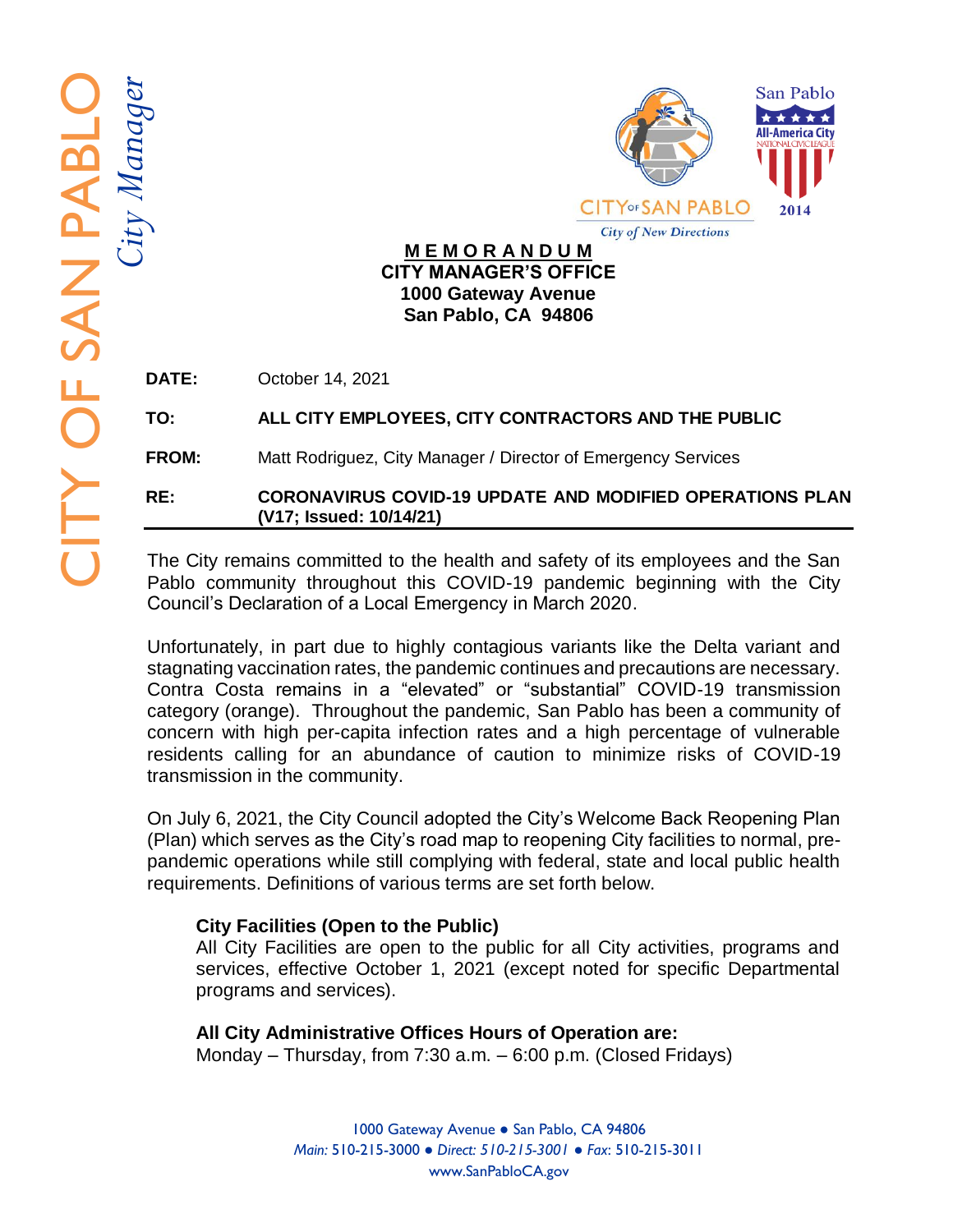#### **City Hall Public Service Counter Hours:**

Starting October 1, 2021, City Hall Public Works and Community Development counter hours will be limited to Monday to Thursday from 11:00 AM to 4:00 PM.

All City operational hours are subject to change by the City Manager/Director of Emergency Services.

The City is requiring the following before entering City facilities (including outdoor facilities) effective immediately. This Modified Operations Plan version 17 supersedes version 16 of the Modified Operations Plan that was issued on September 14, 2021.

**General Rules applicable to all:** In addition to complying with the Contra Costa County Health Department requirements, all persons in a City facility or worksite shall comply with the following:

- 1. Symptoms: Do NOT enter a City facility or worksite if you or a member of your household is experiencing any of the following symptoms:
	- Fever or chills
	- Cough
	- Shortness of breath or difficulty breathing
	- Fatigue
	- Muscle or body aches
	- Headache
	- New loss of taste or smell
	- Sore throat
	- Congestion or runny nose
	- Nausea or vomiting
	- Diarrhea
- 2. Quarantine: Do NOT enter a City facility or worksite if you or a member of your household has tested positive for COVID-19 until all of the following have occurred:
	- At least 24 hours have passed since a fever of 100.4 degrees Fahrenheit or higher has resolved without the use of fever-reducing medications; **and**
	- COVID-19 symptoms have improved; **and**
	- At least 10 days have passed since COVID-19 symptoms first appeared or the date of specimen collection of the positive COVID-19 test, whichever is later.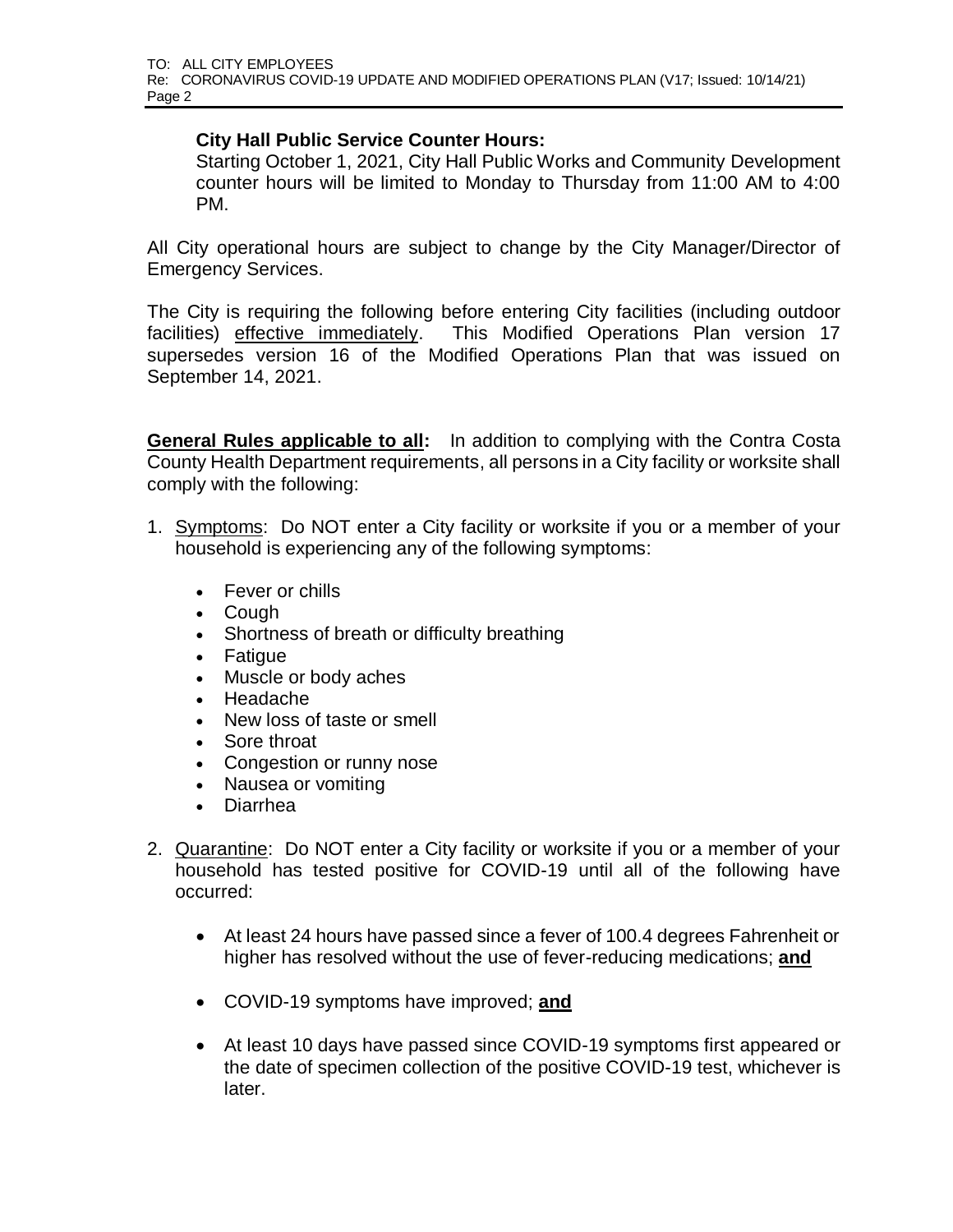3. Masking: When in a City facility or worksite, everyone is required to wear a mask properly unless an exception is noted below.

The City is following guidance issued on August 25, 2021 by the State of California Department of Industrial Relations (Cal/OSHA) which encourages employers and workers to follow the recent update from the State of California Department of Public Health (CDPH) recommending that all individuals wear face coverings while indoors regardless of vaccination status. See attached link here for more additional information: [https://www.dir.ca.gov/DIRNews/2021/2021-86.html.](https://www.dir.ca.gov/DIRNews/2021/2021-86.html)

#### **Specific Categories and Rules for those entering City Facilities**

- 1. Attending Public Meetings. With the Governor signing Assembly Bill 361 into law on September 16, 2021, the City Council took action on September 29, 2021 by majority vote via minute action pursuant to Government Code section 54953(e) finding that a State of Emergency proclaimed by the Governor exists with Contra Costa County Health Services Department "strongly" recommends that all public meetings occur on-line. Therefore, all meetings of San Pablo Brown Act bodies - including the City Council, City Council Standing Committees, Planning Commission, Youth Commission and Public Safety Commission -- **shall occur by teleconference / videoconference at this time**.
- 2. Conducting City Business: Members of the public entering City facilities and worksites to conduct business are required to wear a face mask properly covering the nose and mouth and social distance. The City will provide a face mask to any member of the public who does not have one or if the individual's face mask does not meet the requirements of federal, state or local public health requirements. Eating or drinking will not be allowed inside any City facility by members of the public. The City continues to encourage doing business virtually or setting appointments before coming into any City facility.
- 3. Renting a City Facility: Rental of City facilities will be limited to one rental per weekend per facility.

Those renting the facility will agree to require all attendees to provide proof of vaccination to the renter/event organizer or a negative COVID-19 test within the past 72 hours. All attendees are required to wear face masks unless actively consuming food or drinking. The renter/event organizer will also be responsible for all contact tracing if an attendee subsequently tests positive for COVID-19 or shows symptoms, including notifying the City if City staff is present at the event.

4. Participating in City Programs: Members of the public participating in any City voluntary City Programs (i.e. Senior Center Programs, Community Center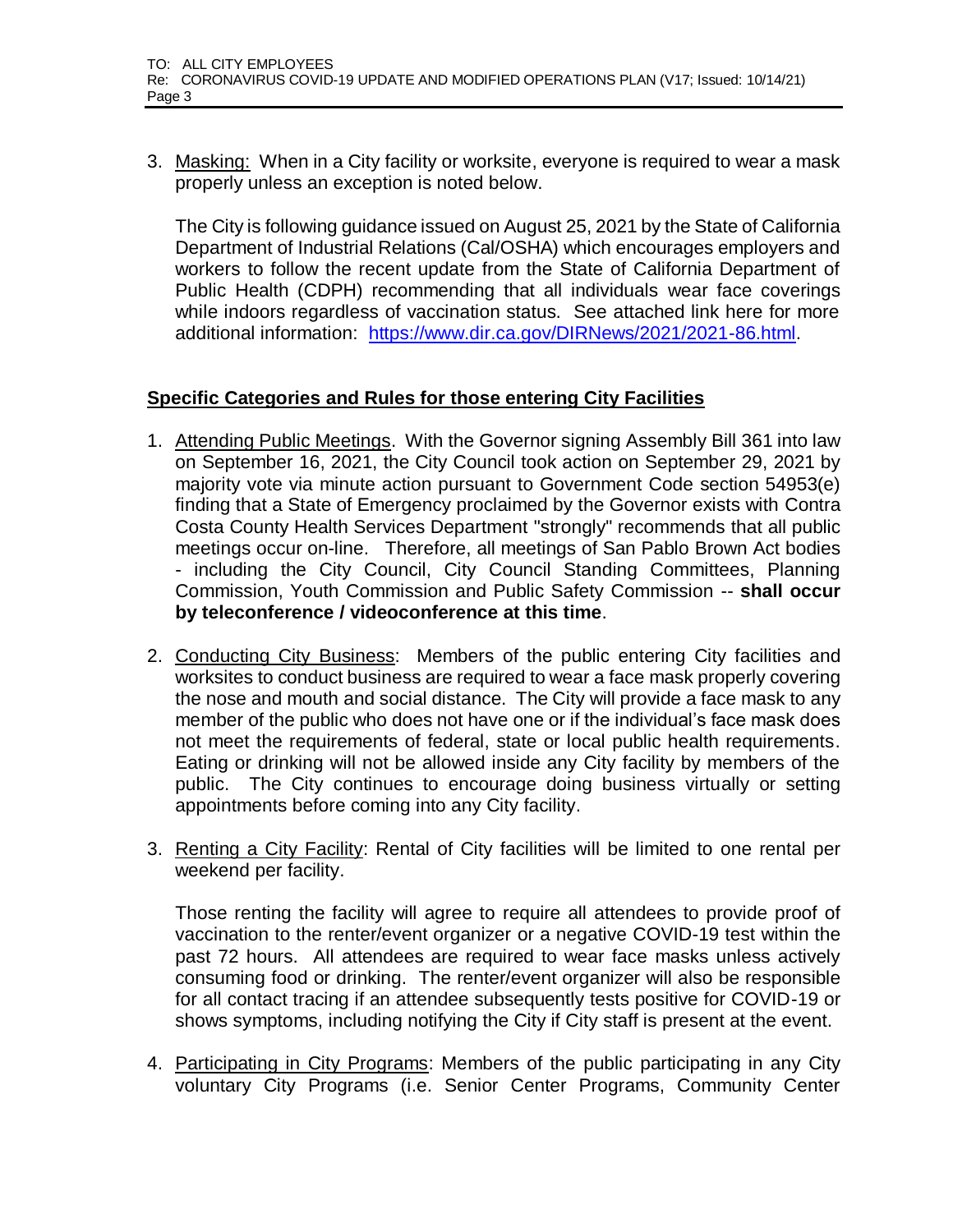Programs, Police Programs) whether indoors or outdoors and instructors must show proof of vaccination to City staff before attending a City program.

Youth under 12 years of age (or minimum age for vaccinations) and those with a validated medical or religious exemption from the COVID-19 vaccination are exempted from this requirement.

All instructors and program participants are required to wear masks unless actively consuming food or drink whether the program is provided by the City indoors or outdoors.

- 5. City Volunteers: City Volunteers will need to be fully vaccinated for COVID-19, unless other arrangements are made through the Department Head and Human Resources Manager.
- 6. City Contractors: City Contractors must show proof of vaccination to City staff before entering any City Facility or worksite. Contractors will be required to be properly masked (covering the face and nose with a face covering approved by federal, state or local health requirements) at all times in the City facility. Eating or drinking by contractors will not be allowed inside any City facility.
- 7. Lessees/Recurrent Users of City Facilities (e.g. Holy Ghost Association and San Pablo Economic Development Corporation and collectively called "Lessees"): Lessees are responsible for ensuring that anyone at a City facility has provided proof of vaccination or a negative COVID-19 test within the past 72 hours. Anyone at a City facility shall be properly masked (covering the face and nose with a face covering approved by federal, state or local health requirements) unless actively eating or drinking or alone in an enclosed room. Lessee shall be responsible for contact tracing if someone subsequently tests positive for COVID-19 or shows symptoms, including notifying the City if City staff had any contact with the individual.
- 8. Outdoor Recreation Participants (Adult Sports Only): Starting October 18, 2021, all Adult Participants, Coaches and Referees in adult-only sports, who provide proof of vaccination to the event organizer at any City facility authorized by the City of San Pablo are **strongly encouraged** but NOT required to wear a mask.

All other spectators or non-participants must wear masks **at all times** while at City facilities.

9. Youth Sports (School and Non-School Based):The City of San Pablo shall continue to follow guidance issued by the Contra Costa Health Officer on September 2, 2021 for all youth sports in all settings, school based or non-school based for City facilities. See link here: [https://cchealth.org/covid19/pdf/Youth-](https://urldefense.proofpoint.com/v2/url?u=https-3A__cchealth.org_covid19_pdf_Youth-2DSports-2DGuidance.pdf&d=DwQGaQ&c=euGZstcaTDllvimEN8b7jXrwqOf-v5A_CdpgnVfiiMM&r=Sx3E2mXmFBoRV8dEY9_Uw2rgArbV0nXJ0MZFjsnOgRY&m=beXdh9Df7iXSpGOWb1aIrjfFipOhsXTAHwpBvoiYdgg&s=KgGpCFQ_qS1puumhzHzKUcDo4wvA5ApC9oz-0ue5PX0&e=)[Sports-Guidance.pdf](https://urldefense.proofpoint.com/v2/url?u=https-3A__cchealth.org_covid19_pdf_Youth-2DSports-2DGuidance.pdf&d=DwQGaQ&c=euGZstcaTDllvimEN8b7jXrwqOf-v5A_CdpgnVfiiMM&r=Sx3E2mXmFBoRV8dEY9_Uw2rgArbV0nXJ0MZFjsnOgRY&m=beXdh9Df7iXSpGOWb1aIrjfFipOhsXTAHwpBvoiYdgg&s=KgGpCFQ_qS1puumhzHzKUcDo4wvA5ApC9oz-0ue5PX0&e=)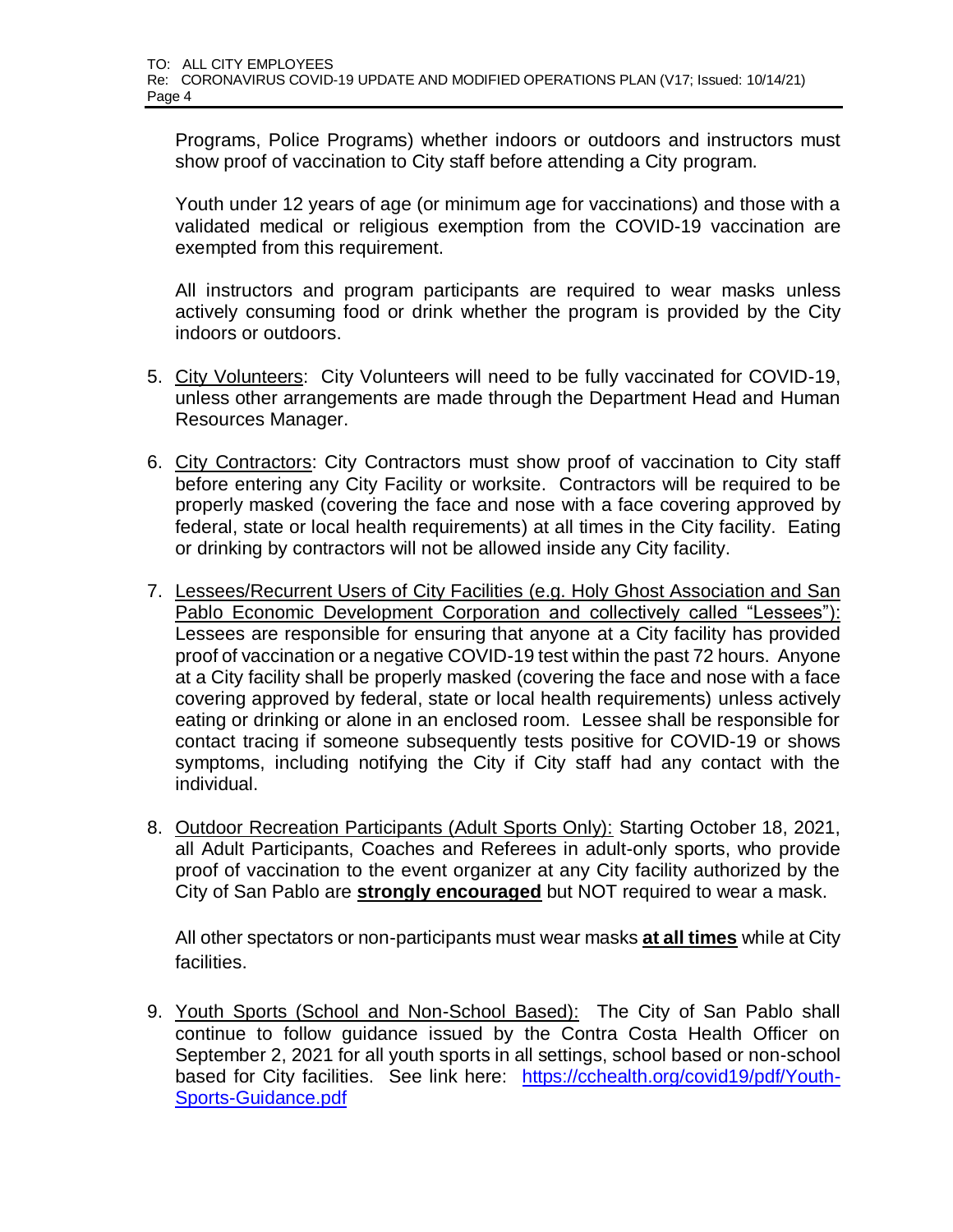Masking is still required for indoor and outdoor youth activities and sports at City facilities for all participants, coaches, spectators, youth, and adults, with a few exceptions:

- Participants in wrestling or certain martial arts where masks cannot be worn during matches due to the risk of suffocation. Participants must wear masks when not actively engaged in a match.
- When playing wind instruments (woodwind, brass), participants must use modified face masks (slit masks with an opening for the mouthpiece) and bell covers indoors. Slit masks are not required for flutes.

# **Definitions:**

"City" means the City of San Pablo.

"Member(s) of the public" means individuals who are not employed by the City and not a City Volunteer or City Contractor.

"City Contractor" means individuals who are directly contracting with the City to provide service or employed by a company that is contracting or subcontracting services to the City.

"City Facilities" means indoor and outdoor facilities owned or operated by the City.

"City Programs" means programs run by the City for which participation is voluntary whether such programs are free or fee-based.

"COVID-19 vaccine" means a vaccine to prevent COVID-19 approved by the FDA under either the Emergency Use Authorization ("EUA") or Biologics License Application ("BLA") (i.e., general use) approval process.

"COVID-19 test" means a viral test for SARS-CoV-2 that is:

- 1. Approved by the FDA under either the EUA or BLA approval process to diagnose current infection with the virus that causes COVID-19; and
- 2. Administered in accordance with the FDA approval.

"Proof of vaccination" for being fully vaccinated includes the following:

1. COVID-19 vaccination record card (issued by the Department of Health and Human Services, Centers for Disease Control & Prevention ("CDC") or World Health Organization Yellow Card) which includes name of person vaccinated, type of vaccine provided and date last dose administered);